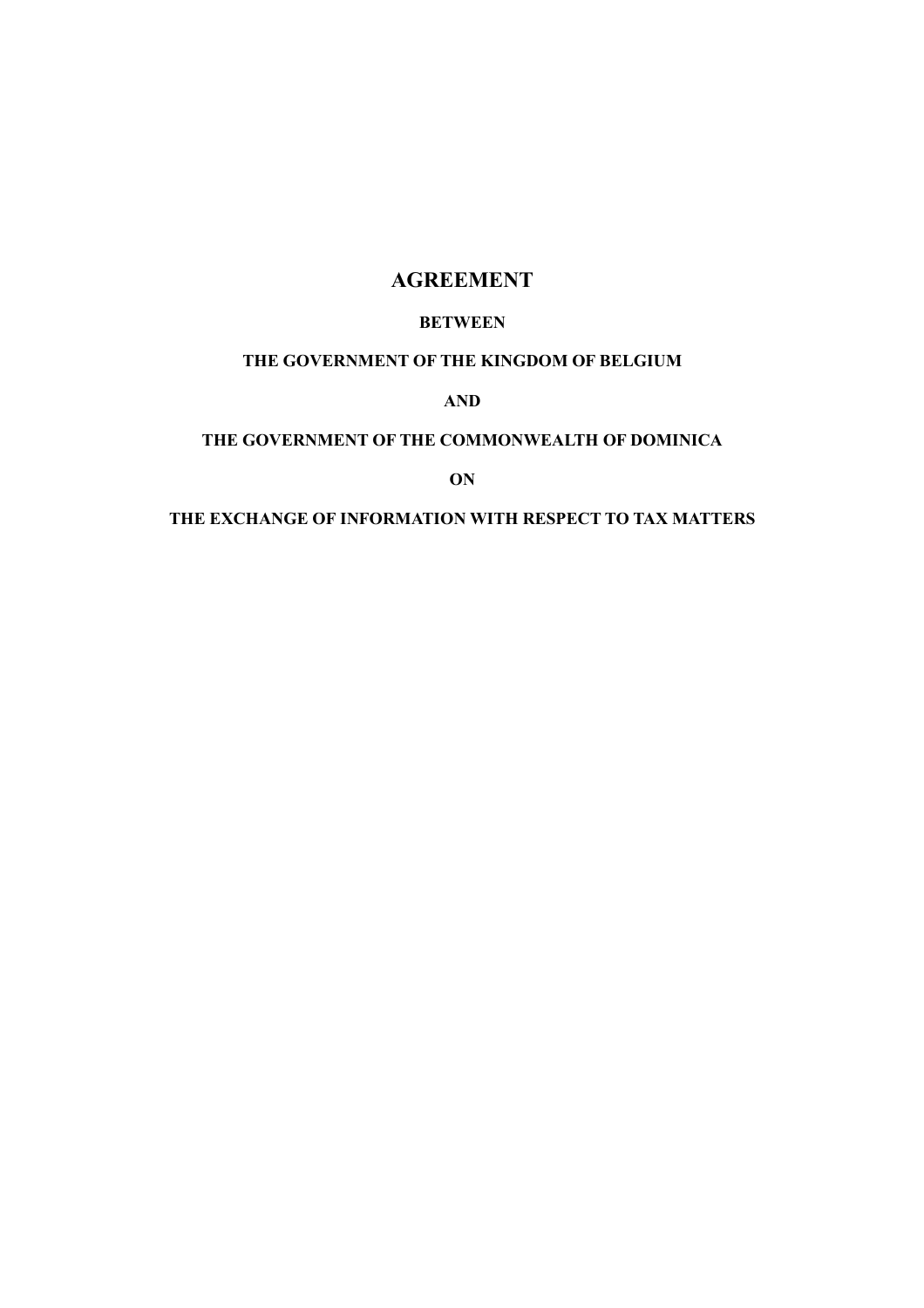## **AGREEMENT BETWEEN** THE GOVERNMENT OF THE KINGDOM OF BELGIUM AND THE GOVERNMENT OF THE COMMONWEALTH OF DOMINICA ON THE EXCHANGE OF INFORMATION WITH RESPECT TO TAX MATTERS

## THE GOVERNMENT OF THE KINGDOM OF BELGIUM

AND

### THE GOVERNMENT OF THE COMMONWEALTH OF DOMINICA

WHEREAS the Government of the Kingdom of Belgium and the Government of the Commonwealth of Dominica ("the Contracting Parties") recognise the need for co-operation and the exchange of information in criminal and civil tax matters;

WHEREAS the Contracting Parties wish to enhance and facilitate the terms and conditions governing the exchange of information with respect to tax matters;

WHEREAS the Contracting Parties recognise that they will not engage in "fishing expeditions" or request information that is unlikely to be relevant to the tax affairs of a given taxpayer;

NOW, therefore, the Contracting Parties desiring to conclude an Agreement in order to facilitate the exchange of information with respect to tax matters which contains obligations on the part of the Contracting Parties only, have agreed as follows: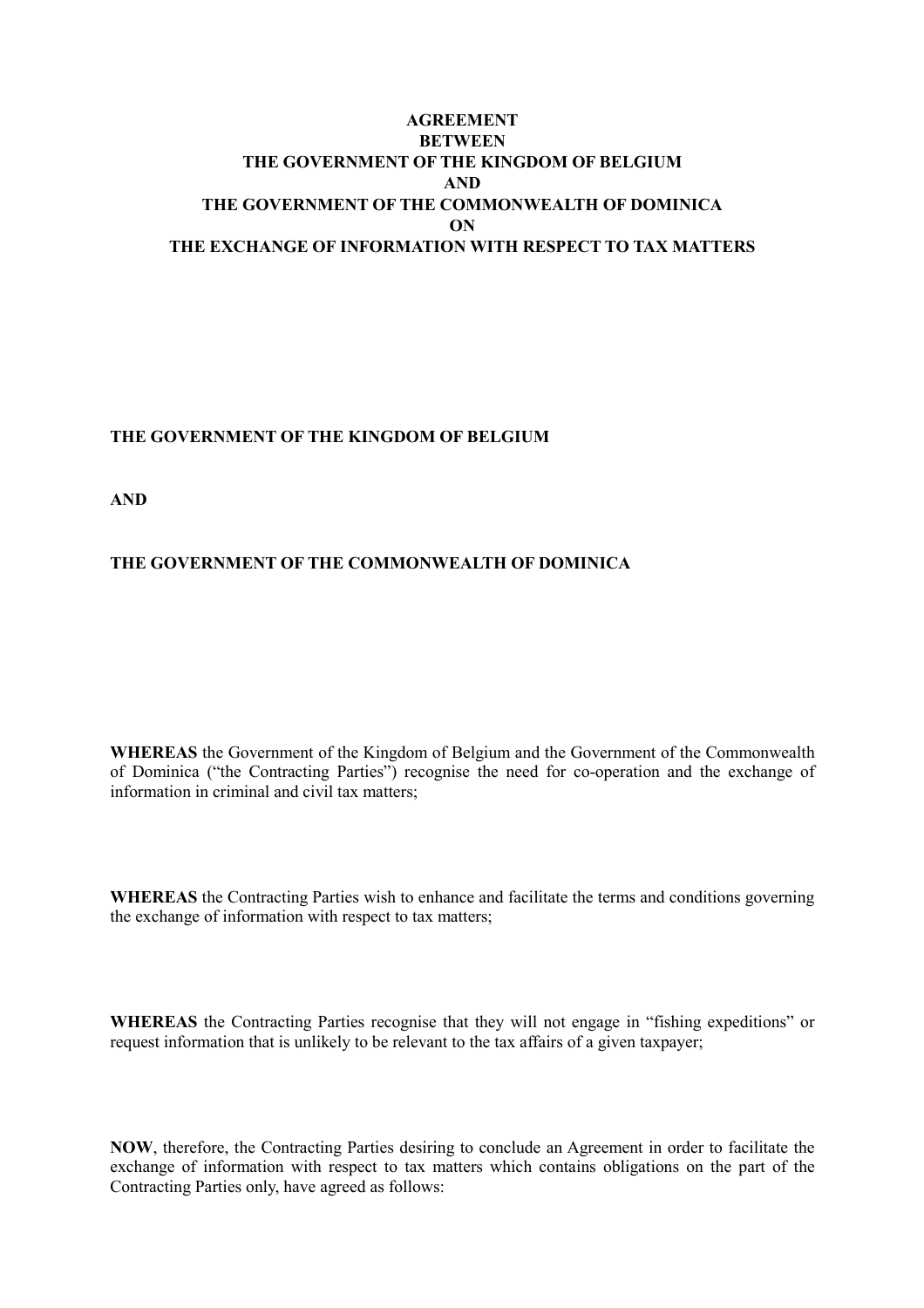#### SCOPE OF AGREEMENT

The Contracting Parties, through their competent authorities, shall provide assistance through exchange of information that is foreseeably relevant to the administration and enforcement of the respective laws of the Contracting Parties concerning taxes covered by this Agreement, including information that is foreseeably relevant to the determination, assessment, and collection of such taxes, the recovery and enforcement of tax claims, or the investigation or prosecution of criminal tax matters. Information shall be exchanged in accordance with the provisions of this Agreement and shall be treated as confidential in the manner provided in Article 8. The rights and safeguards secured to persons by the laws or administrative practice of the Requested Contracting Party remain applicable to the extent that they do not unduly prevent or delay effective exchange of information.

### ARTICLE 2

#### **JURISDICTION**

- 1. To enable this Agreement to be implemented, information shall be provided in accordance with this Agreement by the competent authority of the Requested party without regard to whether the person to whom the information relates is, or whether the information is held by, a resident or national of a Contracting Party.
- 2. A Requested Party is not obliged to provide information which is neither held by its authorities nor in the possession or control of persons who are within its territorial jurisdiction.

### ARTICLE 3

#### TAXES COVERED

- 1. The existing taxes which are the subject of this Agreement are:
	- (a) in respect of the Commonwealth of Dominica, taxes of every kind and description imposed by or on behalf of the State, including customs duties;
	- (b) in respect of Belgium,
		- (i) the individual income tax;
		- (ii) the corporate income tax;
		- (iii) the income tax on legal entities;
		- (iv) the income tax on non-residents;
		- (v) the value added tax.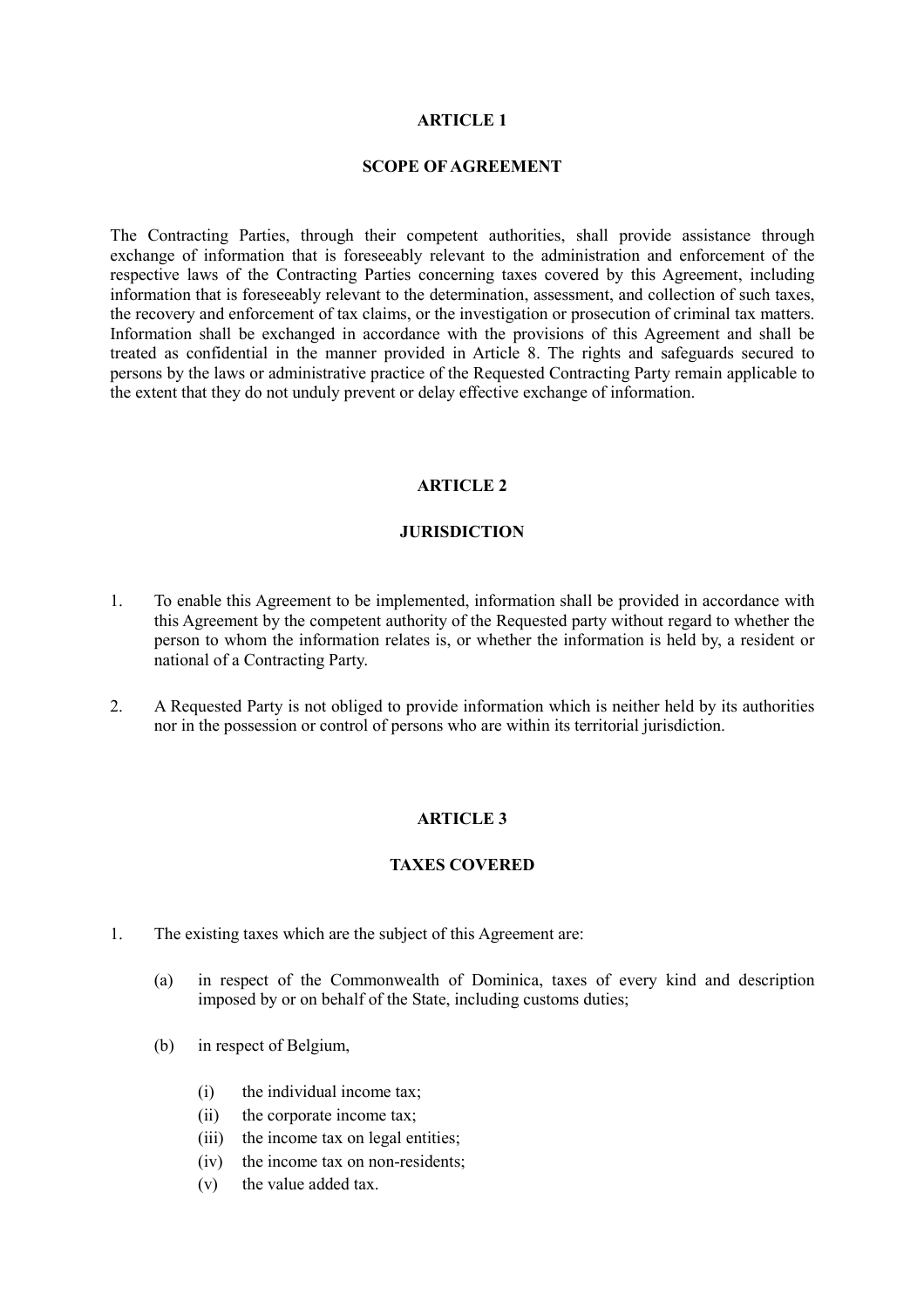2. This Agreement shall apply also to any identical or substantially similar taxes imposed by either Contracting Party after the date of signature of this Agreement in addition to, or in place of the existing taxes if the competent authorities of the Contracting Parties so agree. The competent authorities of the Contracting Parties shall notify each other of any substantial changes in laws which may affect the obligations of that Party pursuant to this Agreement. Furthermore, the taxes covered may be expanded by mutual agreement of the Contracting Parties in the form of an exchange of letters through the diplomatic channel.

### ARTICLE 4

### DEFINITIONS

- 1. In this Agreement:
	- (a) the term "the Commonwealth of Dominica" means the State of the Commonwealth of Dominica, including the territorial waters thereof and any other area in the sea and in the air within which the State of the Commonwealth of Dominica in accordance with international law, exercises sovereign rights or its jurisdiction;
	- (b) the term "Belgium" means the Kingdom of Belgium; used in a geographical sense, it means the territory of the Kingdom of Belgium, including the territorial sea and any other area in the sea and in the air within which the Kingdom of Belgium, in accordance with international law, exercises sovereign rights or its jurisdiction;
	- (c) the term "collective investment fund or scheme" means any pooled investment vehicle, irrespective of legal form;
	- (d) the term "company" means any body corporate or any entity that is treated as a body corporate for tax purposes;
	- (e) the term "competent authority" means:
		- (i) in respect of the Commonwealth of Dominica, the Minister responsible for Finance, or the Minister's authorised representative;
		- (ii) in respect of Belgium, the Minister of Finance or his authorised representative;
	- (f) the term "Contracting Party" means the Commonwealth of Dominica or Belgium as the context requires;
	- (g) the term "criminal laws" means all criminal laws designated as such under domestic law, irrespective of whether contained in the tax laws, the criminal code or other laws;
	- (h) the term "criminal tax matters" means tax matters involving intentional conduct which is liable to prosecution under the criminal laws of the Requesting Party;
	- (i) the term "information" means any fact, statement, document or record in any form whatever;
	- (j) the term "information gathering measures" means laws, regulations, and administrative or judicial procedures enabling a Contracting Party to obtain and provide the requested information;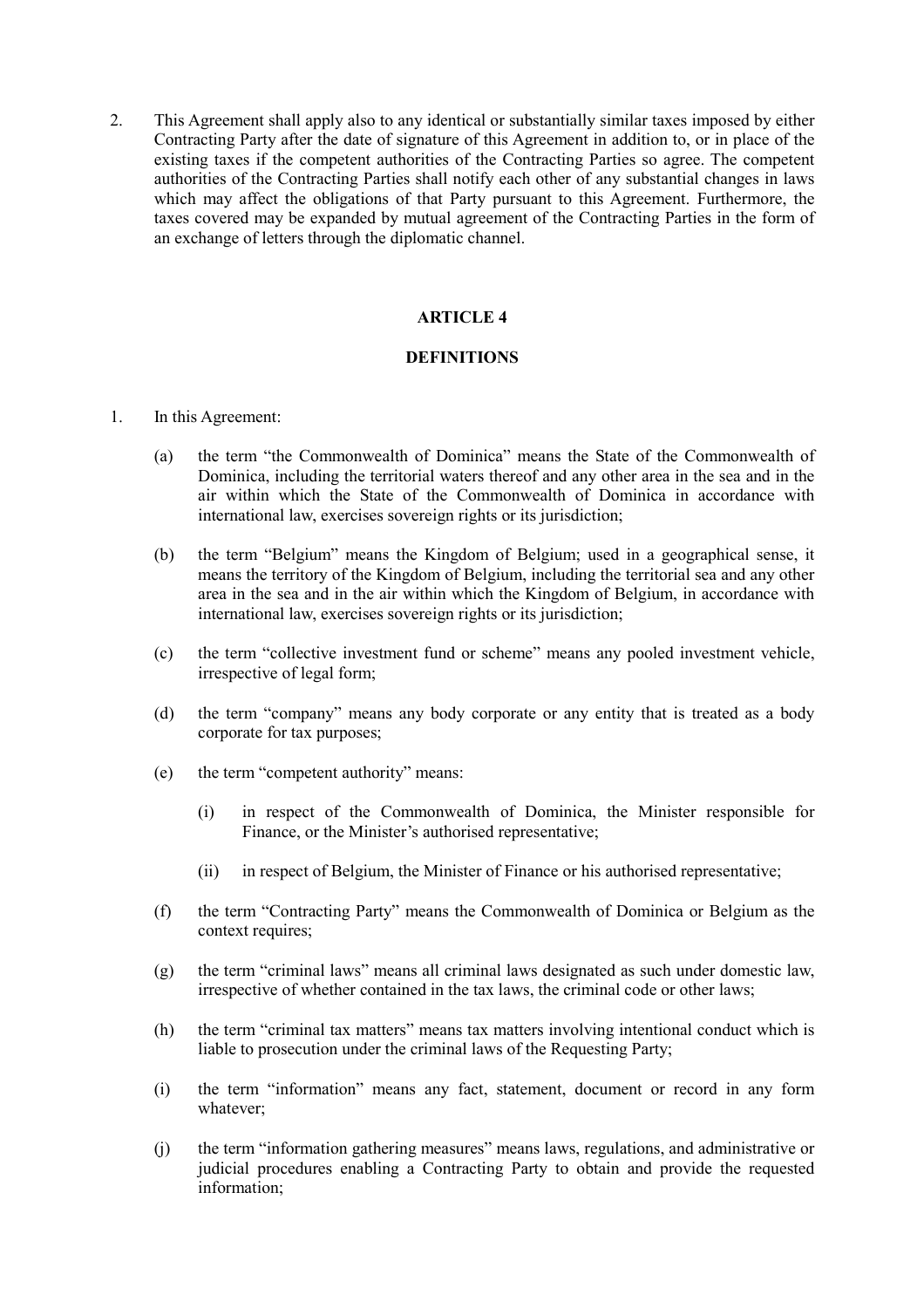- (k) the term "national" means any citizen and any legal person, partnership, company, trust, estate, association, or any other entity deriving its status as such from the laws in force in the territorial jurisdiction of a Contracting Party;
- (l) the term "person" means an individual, a company, or any other body or group of persons;
- (m) the term "principal class of shares" means the class or classes of shares representing a majority of the voting power and value of the company;
- (n) the term "public collective investment fund or scheme" means any collective investment fund or scheme, provided the units, shares or other interests in the fund or scheme can be readily purchased, sold or redeemed by the public. Units, shares or other interests in the fund or scheme can be readily purchased, sold or redeemed "by the public" if the purchase, sale or redemption is not implicitly or explicitly restricted to a limited group of investors;
- (o) the term "publicly traded company" means any company whose principal class of shares is listed on a recognised stock exchange provided its listed shares can be readily purchased or sold by the public. Shares can be purchased or sold "by the public" if the purchase or sale of shares is not implicitly restricted to a limited group of investors;
- (p) the term "recognised stock exchange" means any stock exchange agreed upon by the competent authorities of the Contracting Parties;
- (q) the term "Requested Party" means the party to this Agreement which is requested to provide or has provided information in response to a request;
- (r) the term "Requesting Party" means the party to this Agreement submitting a request for or having received information from the Requested Party;
- (s) the term "tax" means any tax covered by this Agreement.
- 2. Any term not defined in this Agreement shall, unless the context otherwise requires, have the meaning that it has at that time under the law of that Contracting Party, any meaning under the applicable tax laws of that Contracting Party prevailing over a meaning given to the term under other laws of that Contracting Party.

### EXCHANGE OF INFORMATION UPON REQUEST

1. The competent authority of the Requested Party shall provide upon request in writing by the Requesting Party information for the purposes referred to in Article 1. Such information shall be exchanged without regard to whether the Requested Party needs such information for its own tax purposes or the conduct being investigated would constitute a crime under the laws of the Requested Party if it had occurred in the territory of the Requested Party. The competent authority of the Requesting Party shall only make a request for information pursuant to this Article when it is unable to obtain the requested information by other means, except where recourse to such means would give rise to disproportionate difficulty.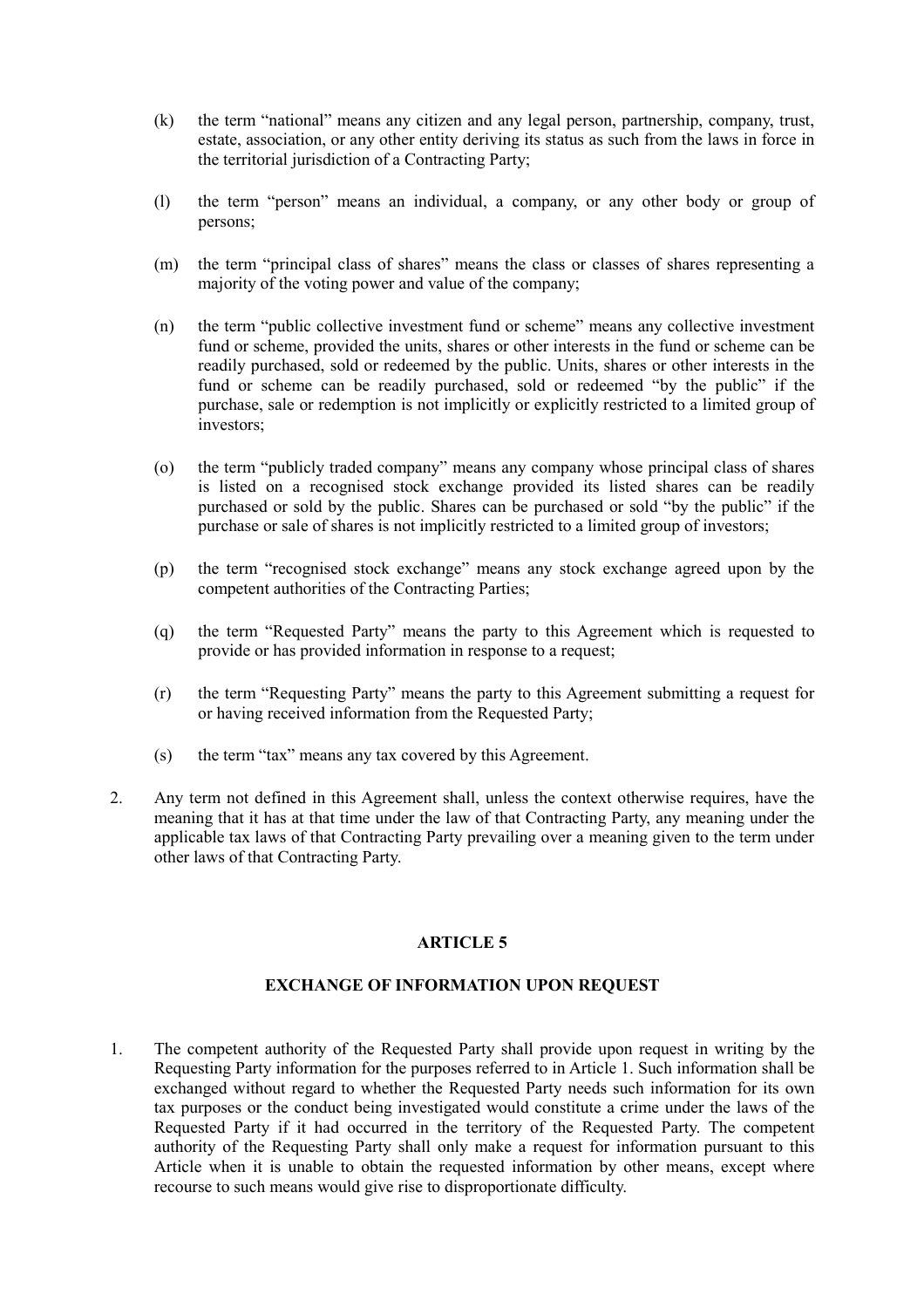- 2. If the information in the possession of the competent authority of the Requested Party is not sufficient to enable it to comply with the request for information, the Requested Party shall use all relevant information gathering measures to provide the Requesting Party with the information requested, notwithstanding that the Requested Party may not need such information for its own tax purposes.
- 3. If specifically requested by the competent authority of the Requesting Party, the competent authority of the Requested Party shall provide information under this Article, to the extent allowable under its domestic laws, in the form of depositions of witnesses and authenticated copies of original records.
- 4. Each Contracting Party shall ensure that its competent authority, for the purposes of this Agreement, has the authority to obtain and to provide upon request:
	- (a) information held by banks, other financial institutions, trusts, foundations and any person, including nominees and trustees, acting in an agency or fiduciary capacity;
	- (b) information regarding the legal and beneficial ownership of companies, partnerships, collective investment schemes, trusts, foundations, and other persons including information on all persons in an ownership chain, and
		- (i) in the case of collective investment schemes, information on shares, units and other interests;
		- (ii) in the case of trusts, information on settlors, trustees, protectors and beneficiaries;
		- (iii) in the case of foundations, information on founders, members of the foundation council and beneficiaries; and
		- (iv) in the case of persons that are neither collective investment schemes, trusts or foundations, equivalent information to the information in subparagraphs (i) to (iii).
- 5. Notwithstanding the preceding paragraphs, this Agreement does not create an obligation on the Contracting Parties to obtain or provide:
	- a) ownership information with respect to publicly traded companies or public collective investment funds or schemes, unless such information can be obtained without giving rise to disproportionate difficulties;
	- b) information which exceeds a legally required time period for retaining that information in the jurisdiction of the Requested Party and where that information is in fact no longer kept;
	- c) information in the possession or control of a person other than the taxpayer that does not relate to the taxpayer.
- 6. The competent authority of the Requesting Party shall provide the following information in writing to the competent authority of the Requested Party when making a request for information under this Agreement in order to demonstrate the foreseeable relevance of the information to the request:
	- (a) the identity of the person under examination or investigation;
	- (b) the period for which the information is requested;
	- (c) the nature of the information requested and the form in which the Requesting Party would prefer to receive that information;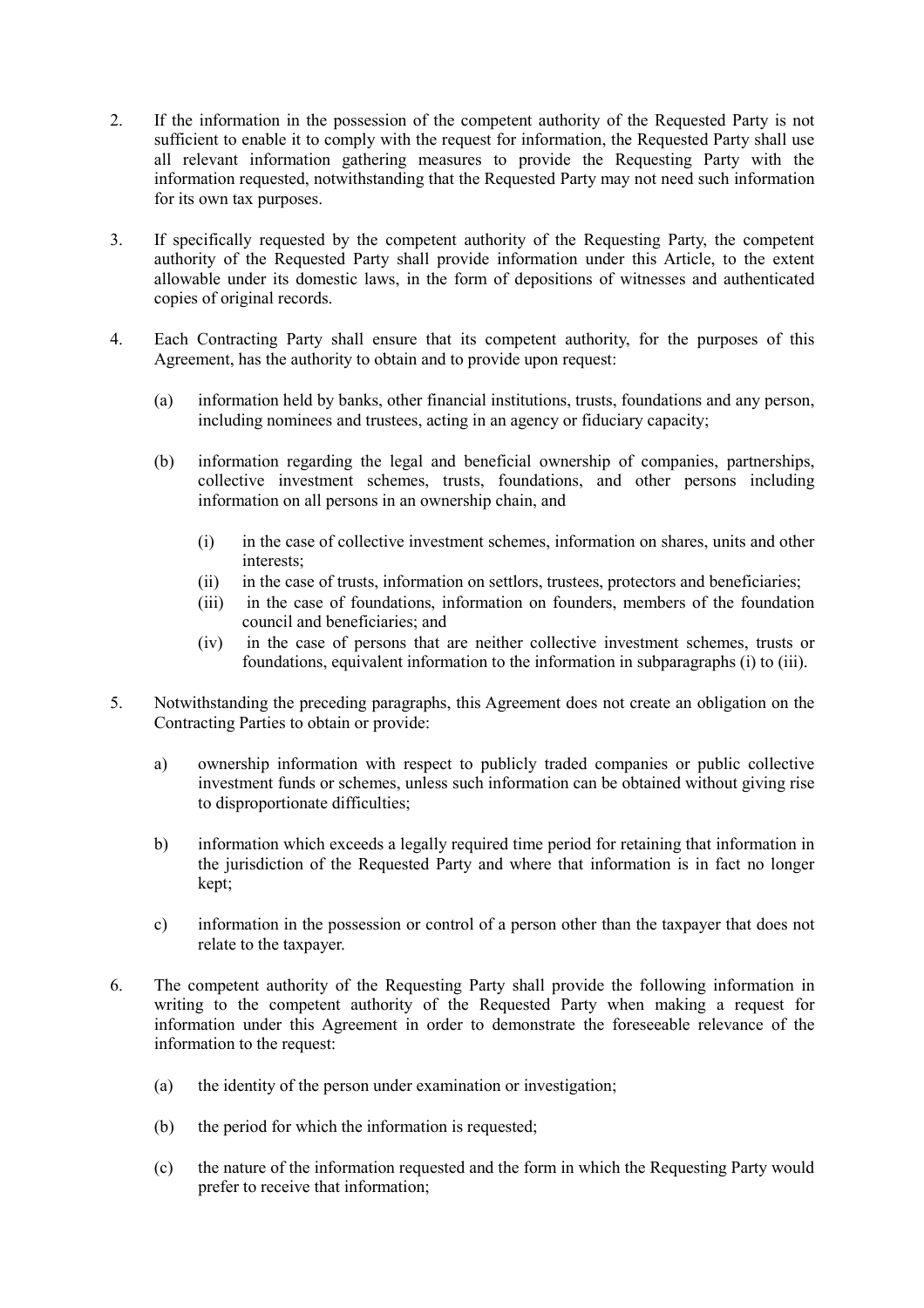- (d) the tax purpose for which the information is sought;
- (e) the reasons for believing that the information requested is foreseeably relevant to the administration or enforcement of the tax laws of the Requesting Party;
- (f) grounds for believing that the information requested is present in the territory of the Requested Party or is in the possession or control of a person within the jurisdiction of the Requested Party;
- (g) to the extent known, the name and address of any person believed to be in possession or control of the requested information;
- (h) a statement that the request is in conformity with this Agreement;
- (i) a statement that the Requesting Party has pursued all means available in its own territory to obtain the information, except those that would give rise to disproportionate difficulty.
- 7. The competent authority of the Requested Party shall forward the requested information as promptly as possible to the competent authority of the Requesting Party. To ensure a prompt response, the competent authority of the Requested Party shall confirm the receipt of a request in writing to the competent authority of the Requesting Party and shall notify the competent authority of the Requesting Party of any deficiencies in the request within 60 days of receipt of the request.
- 8. If the competent authority of the Requested Party has been unable to obtain and provide the information requested within 90 days of receipt of the request, or if obstacles are encountered in furnishing the information, or if the competent authority of the Requested refuses to provide the information, it shall immediately inform the competent authority of the Requesting Party in writing, explaining the reasons for its inability to obtain and provide the information, or the obstacles encountered or the reasons for its refusal.

## TAX EXAMINATIONS ABROAD

- 1. The Requested Party may, to the extent permitted under its domestic laws, and following reasonable notice from the Requesting Party, allow representatives of the competent authority of the Requesting Party to enter the territory of the Requested Party in connection with a request to interview individuals and examine records with the prior written consent of the individuals concerned. The competent authority of the Requesting Party shall notify the competent authority of the Requested Party of the time and place of the intended meeting with the individuals concerned.
- 2. At the request of the competent authority of the Requesting Party, the competent authority of the Requested Party may, in accordance with its domestic laws, allow representatives of the competent authority of the Requesting Party to be present at the appropriate part of a tax examination in the territory of the Requested Party.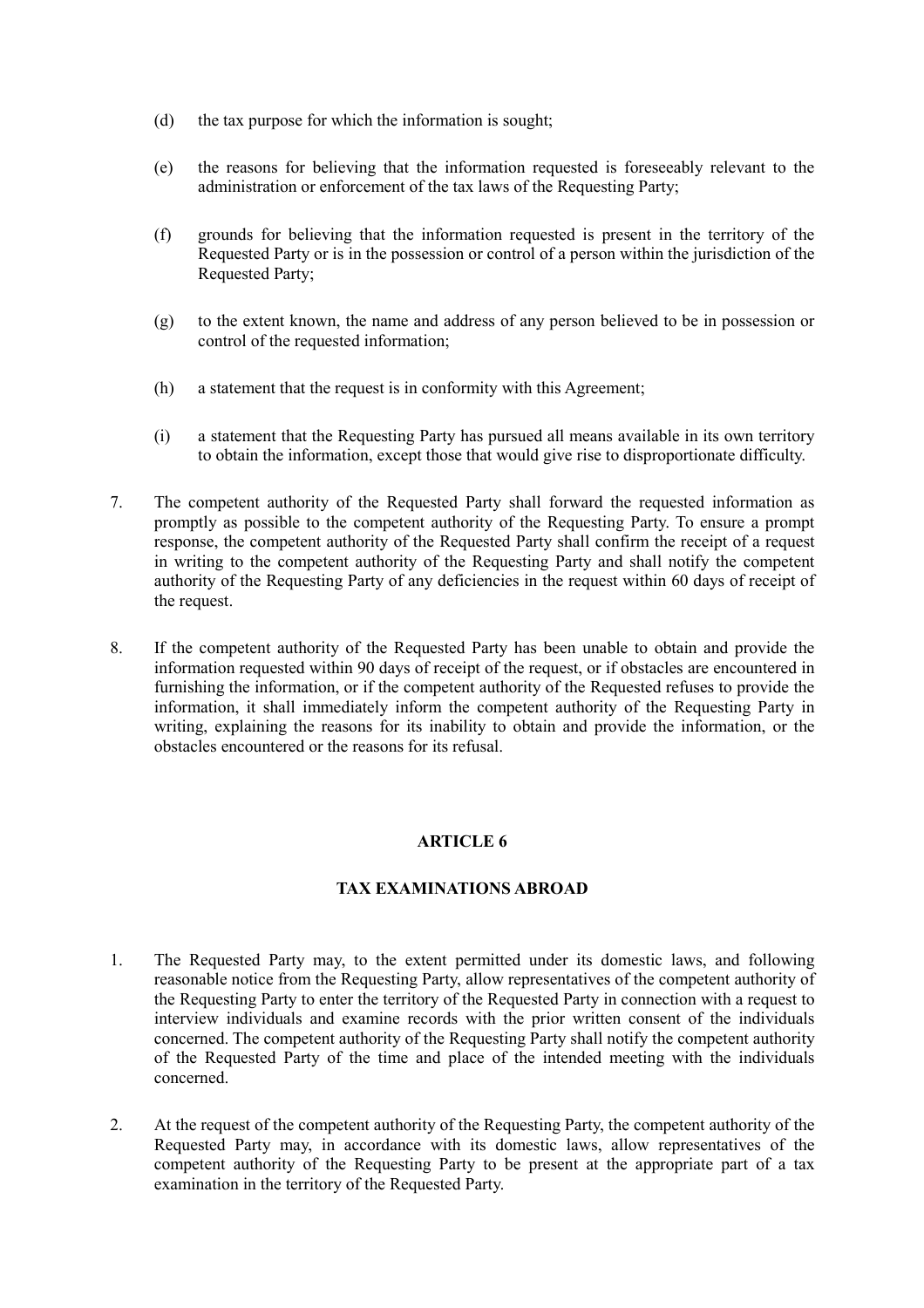3. If the request referred to in Paragraph 2 of this Article is granted, the competent authority of the Requested Party conducting the examination shall, as soon as possible, notify the competent authority of the Requesting Party of the time and place of the examination, the authority or person authorised to carry out the examination, and the procedures and conditions required by the Requested Party for the conduct of the examination. All decisions regarding the conduct of the examination shall be made by the Requested Party conducting the examination in accordance with its domestic laws.

## ARTICLE 7

## POSSIBILITY OF DECLINING A REQUEST

- 1. The competent authority of the Requested Party may decline to assist:
	- (a) where the request is not made in conformity with this Agreement;
	- (b) where the Requesting Party has not pursued all means available in its own territory to obtain the information, except where recourse to such means would give rise to disproportionate difficulty; or
	- (c) where the disclosure of the information requested would be contrary to public policy.
- 2. This Agreement shall not impose upon a Requested Party any obligation to provide information which would disclose any trade, business, industrial, commercial or professional secret or trade process, provided that information described in Article 5(4) shall not be treated as a secret or trade process merely because it meets the criteria in that paragraph.
- 3. This Agreement shall not impose on a Contracting Party the obligation to obtain or provide information which would reveal confidential communications between a client and an attorney, solicitor or barrister or other admitted legal representatives where such communications are:
	- (i) produced for the purposes of seeking or providing legal advice; or
	- (ii) produced for the purposes of use in existing or contemplated legal proceedings.
- 4. Information held with the intention of furthering an offence is not subject to legal privilege, and nothing in this Article shall prevent an attorney, solicitor, or barrister, or admitted legal representative from providing the name and address of a client where doing so would not constitute a breach of legal privilege.
- 5. A request for information shall not be refused on the ground that the tax liability giving rise to the request is disputed by the taxpayer.
- 6. The requested Party shall not be required to obtain and to provide information which the competent authority of the requesting Party would not be able to obtain under its own laws or in the normal course of administrative practice in response to a valid request made in similar circumstances from the requested Party under this Agreement.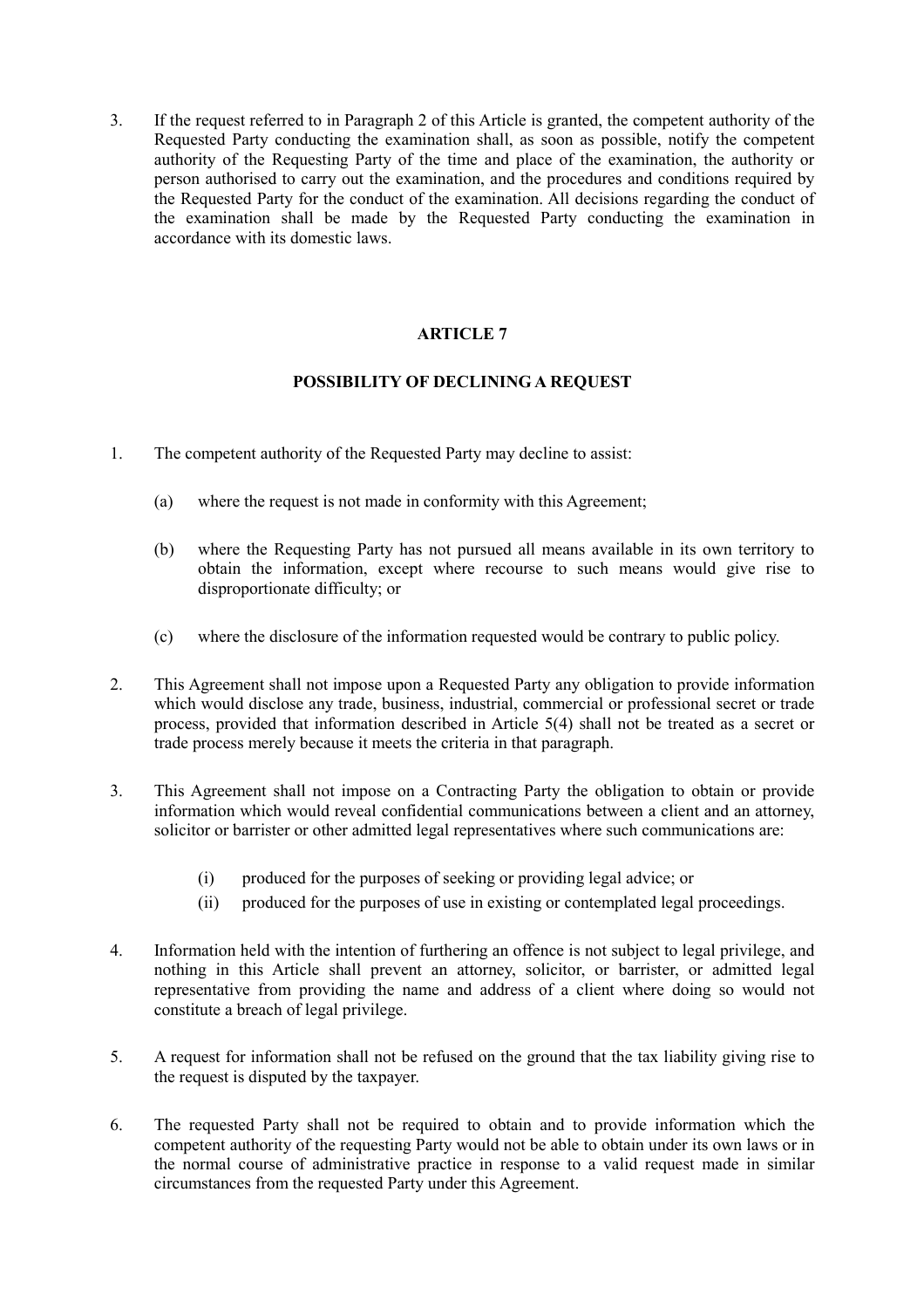7. The Requested Party may decline a request for information if the information is requested by the Requesting Party to administer or enforce a provision of the tax law of the Requesting Party, or any requirement connected therewith, which discriminates against a resident or national of the Requested Party as compared with a resident or national of the Requesting Party in the same circumstances.

### ARTICLE 8

### CONFIDENTIALITY

- 1. Any information received by a Contracting Party under this Agreement shall be treated as confidential and may be disclosed only to persons or authorities (including courts and administrative bodies) in the jurisdiction of the Contracting Party concerned with the assessment or collection of, the enforcement or prosecution in respect of, or the determination of appeals in relation to, the taxes covered by this Agreement. Such persons or authorities shall use such information only for such purposes. They may disclose the information in public court proceedings or in judicial decisions. The information may not be disclosed to any other person or entity or authority or any other jurisdiction without the express written consent of the competent authority of the Requested Party.
- 2. In case of exchange of information in respect of an identified or identifiable individual, the provisions of Chapter 6, in particular the Article 199 of the Economic Partnership Agreement of 15 October, 2008 between the Cariforum States and the European Community and its Member States shall be applied accordingly.

## ARTICLE 9

## **COSTS**

Unless the competent authorities of the Contracting Parties otherwise agree, indirect costs incurred in providing assistance shall be borne by the Requested Party, and direct costs incurred in providing assistance (including costs of engaging external advisers in connection with litigation or otherwise) shall be borne by the Requesting Party. The respective competent authorities shall consult from time to time with regard to this Article, and in particular the competent authority of the requested Party shall consult with the competent authority of the Requesting Party in advance if the costs of providing information with respect to a specific request are expected to be significant.

## ARTICLE 10

### MUTUAL AGREEMENT PROCEDURE

1. Where difficulties or doubts arise between the Contracting Parties regarding the implementation or interpretation of this Agreement, the competent authorities shall endeavour to resolve the matter by mutual agreement.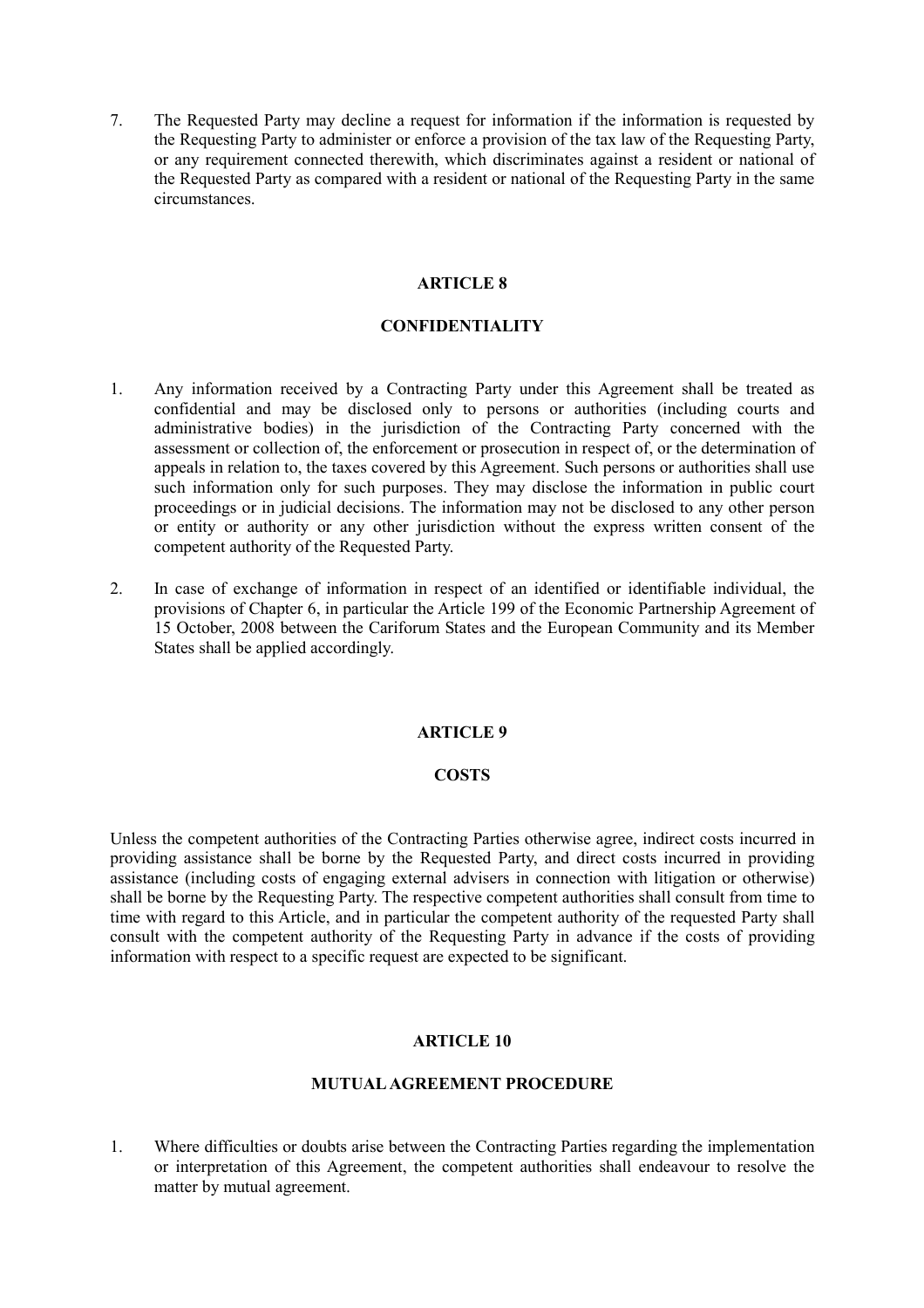- 2. In addition to the agreements referred to in Paragraph 1, the competent authorities of the Parties may mutually agree the procedures to be used under Articles 5, 6 and 9.
- 3. The competent authorities of the Parties may communicate with each other directly for the purposes of this Article.

### IMPLEMENTATION LEGISLATION

The Contracting Parties shall enact any legislation necessary to comply with, and give effect to, the terms of this Agreement.

### ARTICLE 12

#### ENTRY INTO FORCE

The Contracting Parties shall notify each other in writing through the diplomatic channel of the completion of their necessary internal procedures for the entry into force of this Agreement. The Agreement shall enter into force on the date of the later of the notifications, and shall have effect:

- (a) for criminal tax matters on that date; and
- (b) for all other matters covered in Article 1, in respect of taxable periods beginning on or after January 1 of the year next following the year in which the Agreement entered into force or, where there is no taxable period, in respect of taxes due in respect of taxable events taking place on or after January 1 of the year next following the year in which the Agreement entered into force.

### ARTICLE 13

### **TERMINATION**

- 1. Either Contracting Party may terminate this Agreement by serving a notice of termination in writing through the diplomatic channel.
- 2. Such termination shall become effective on the first day of the month following the expiration of a period of six months after the date of receipt of notice of termination by the other Contracting Party.